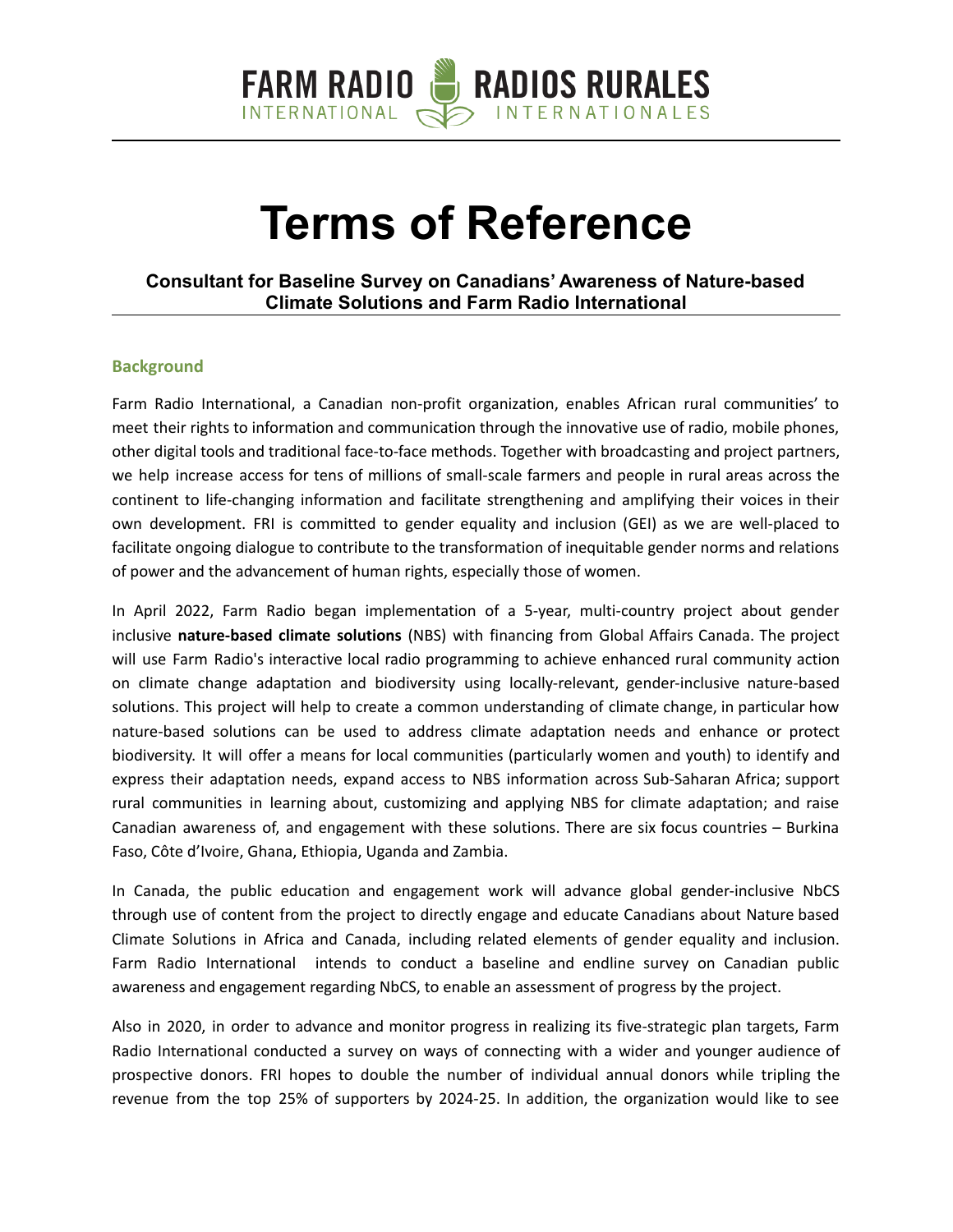continuous growth in the number of globally-concerned Canadians that engage with FRI as advocates, champions, volunteers and/or donors.

In 2020, a survey of Canadians was conducted to gauge Canadian awareness of the work of Farm Radio International, as well as their interest in philanthropically supporting the objectives that FRI seeks to achieve. Now, two years later, FRI would like to ask several of the questions posed in 2020 to see if there has been any change. Thus, the survey on NbCS awareness and action described above should also include 5-6 of the questions asked in 2020.

This ToR is designed to recruit a consultant to conduct the baseline study.

## **Objective**

The objectives of this research effort are:

1. Determine Canadian's current state of knowledge, attitude, practices and support for the employment of NbCS in Africa, Canada and globally, to mitigate and adapt to climate change..

2. This research will also equip FRI with actionable insights on how to educate and engage Canadians on NbCS.

3. Assess the changes among the Canadian public regarding their awareness, impressions and understanding of FRI and its initiatives, and engagement with the organization.

#### **Scope of Work**

#### **Public Opinion Survey**

- Conduct a national survey of n=2,000 Canadians.
- The survey will be conducted with a representative sample according to age, gender, region, language (English and French) and educational attainment.
- Collaborative survey design and questionnaire development, in English and French
- Data collection, analysis/interpretation and reporting, covering NbCS and FRI awareness aspects in distinct sections.
- Briefing session

#### **Expected deliverables**

- A detailed dataset of the survey
- Summary of key findings and strategy recommendations on educating, engaging and mobilizing canadian support for NbCS, in PowerPoint format
- A briefing on the survey including process, results and strategy recommendations
- A comprehensive analytical survey report.

#### **Expert Profile**